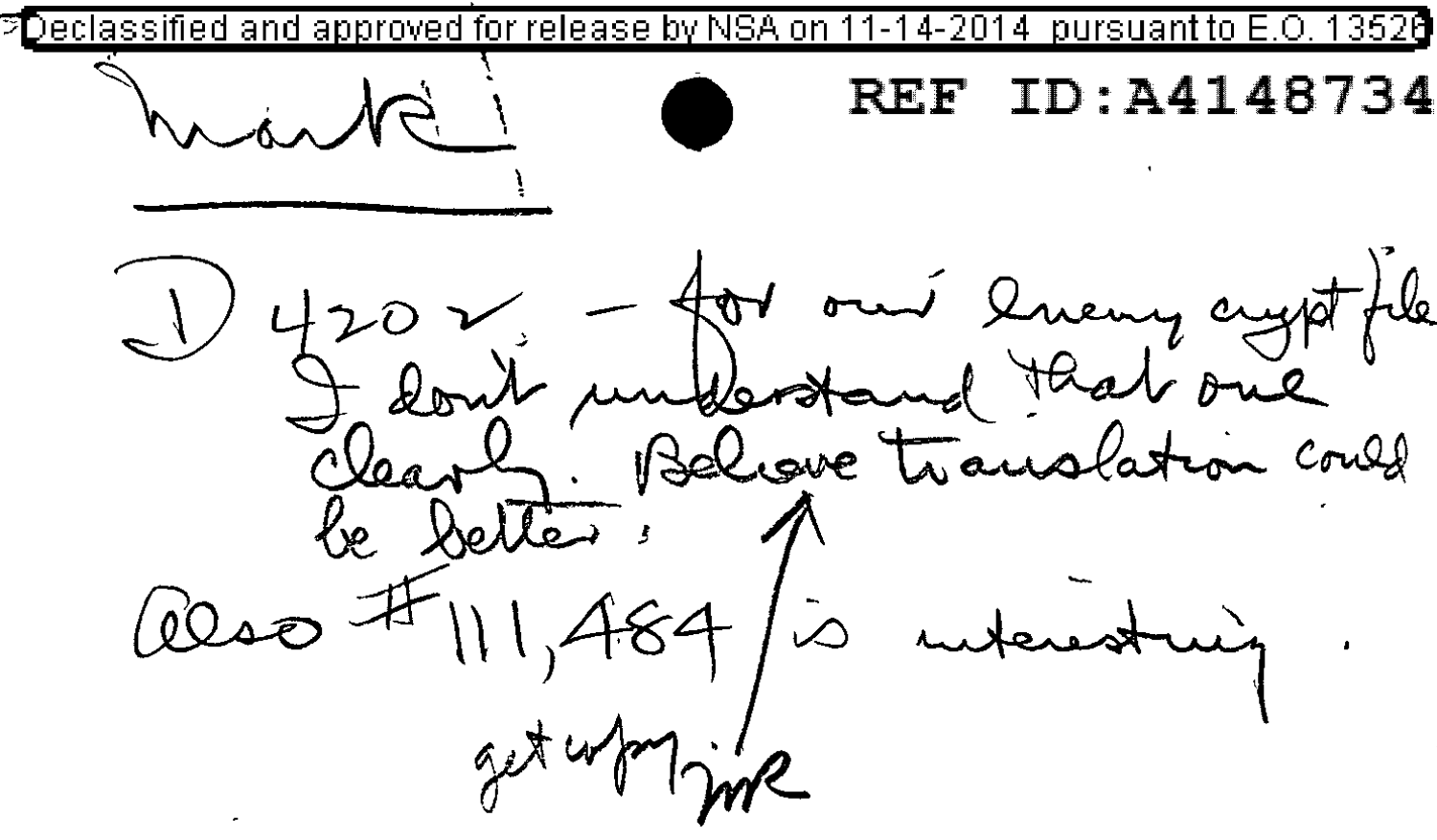Cal. Com.



 $Berlin (GIBRK)$ From: (WINTER (Head, General Affairs To: Tokyo  $\text{Section}$ )  $6$  January  $1944$  $JAS$ 

 $\#$  Ø42

Farts 2 and  $3.^{\#}$ 

In regard to our actual situation in the field of code work you are aware that due to the air raids, since August, the CERMAN communications offices have been destroved several times.

Besides this, the chief of our code section was transferred in October. Then in the bombings during November and December our code section offices were destroyed, and our means of communications with the newly established code section are very poor.

New as we are reopening negotiations. as per instructions in your message, with the GERMAN Government re the re-establishment of direct wireless communications, we would like to know just where the emphasis in these negotiations shall be placed.

That is to say, do you wish to reopen the question of the exchange of materials for reading codes? Or is this to be used for the exchange of messages by the JAPANESE authorities? Please answer this question.

Further the GERMAN authorities will not be making use of this system of communications.

D-4202  $AT-306$ Page 1

This sheet of paper and all of its contents must be safeguarded with the greatest care. Utmost secrecy is necessary to prevent drying up this sort of vital intelligence at its source.